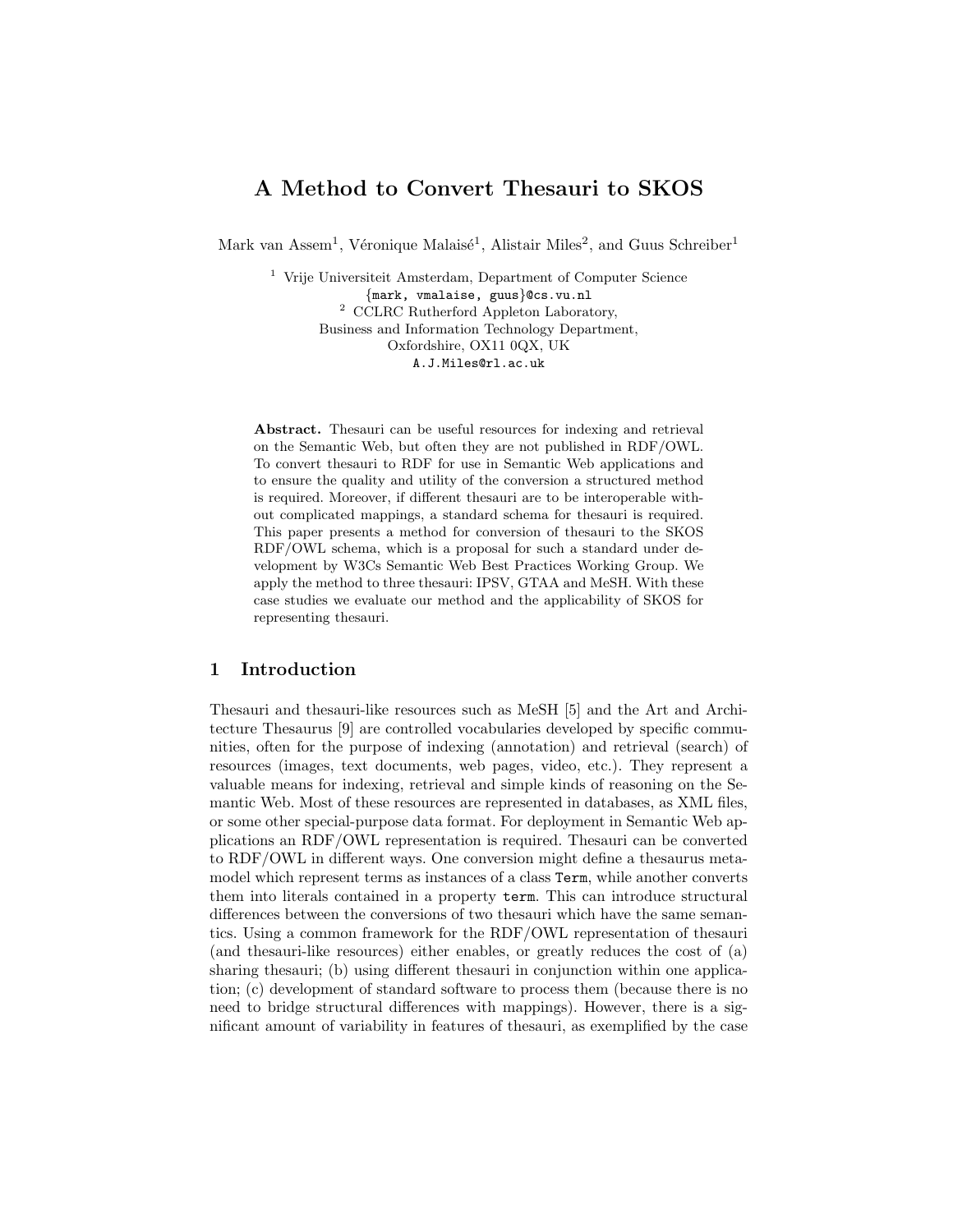studies presented here. The challenge for a common metamodel such as SKOS is to capture the essential features of thesauri and provide enough extensibility to enable specific, locally-important thesaurus features to be represented.

The SKOS Core Guide [6] and the SKOS Core Vocabulary Specification [7] are currently Working Drafts for W3C Working Group Notes. They present the basic metamodel consisting of an RDF/OWL schema, an explanation of the features that the properties and classes of the schema represent. Guidelines and examples for extending SKOS Core are given by a proposed draft appendix to the SKOS Core Guide<sup>3</sup> and another draft proposes additional properties for representing common features in the sauri<sup>4</sup>. Because they are at the proposal stage they have no formal status within W3C process as yet. For the purpose of this paper we take these four documents to represent the SKOS metamodel and guidelines. Together they define (in a non-formal way) what constitutes a "correct" SKOS RDF document. SKOS models a thesaurus (and thesauri-like resources) as a set of skos:Concepts with preferred labels and alternative labels (synonyms) attached to them (skos:prefLabel, skos:altLabel). Instances of the Concept class represent actual thesaurus concepts can be related with skos:broader, skos:narrower and skos:related properties. This is a departure from the structure of many existing thesauri that are based on the influential ISO 2788 standard published in 1986, which has terms as the central entities instead of concepts. It defines two types of terms (preferred and non-preferred) and five relations between terms: broader, narrower, related, use and use for. Use and use for are allowed between preferred and non-preferred terms, the others only between preferred terms [2]. More recent standards such as ANSI/NISO Z39-19 acknowledge that terms are "lexical labels" representing concepts, but are still term-based format [1]. Often it is possible to convert a term-based thesaurus into a concept-based one, but sometimes information is lost (examples appear in the paper). The standards (including SKOS) allow polyhierarchies, i.e. a term/concept can have more than one broader term/concept.

Careful analysis of a thesaurus may still not result in an error-less, interoperable conversion to SKOS. To help ensure the quality and utility of conversions a structured method is required. This paper addresses a methodological research question: given the SKOS metamodel for thesauri, can a step-wise method be developed that assists in converting thesauri to this metamodel in a correct manner? The method should be able to guide the development of a deterministic program (i.e. does not require human intervention) that generates correct SKOS RDF for a specific thesaurus. We address the research question by first by examining existing thesaurus conversion methods in Section 2. Secondly, we develop our method by refining an applicable existing method in Section 3. Thirdly, we apply our method to three thesauri in Sections 4 through 6. Fourthly, we evaluate our method and the SKOS metamodel in Section 7.

<sup>&</sup>lt;sup>3</sup> http://isegserv.itd.rl.ac.uk/cvs-public/~checkout~/skos/drafts/appextensions.html  $4 \text{ http://www.w3.org/2004/02/skos/extensions/spec/}$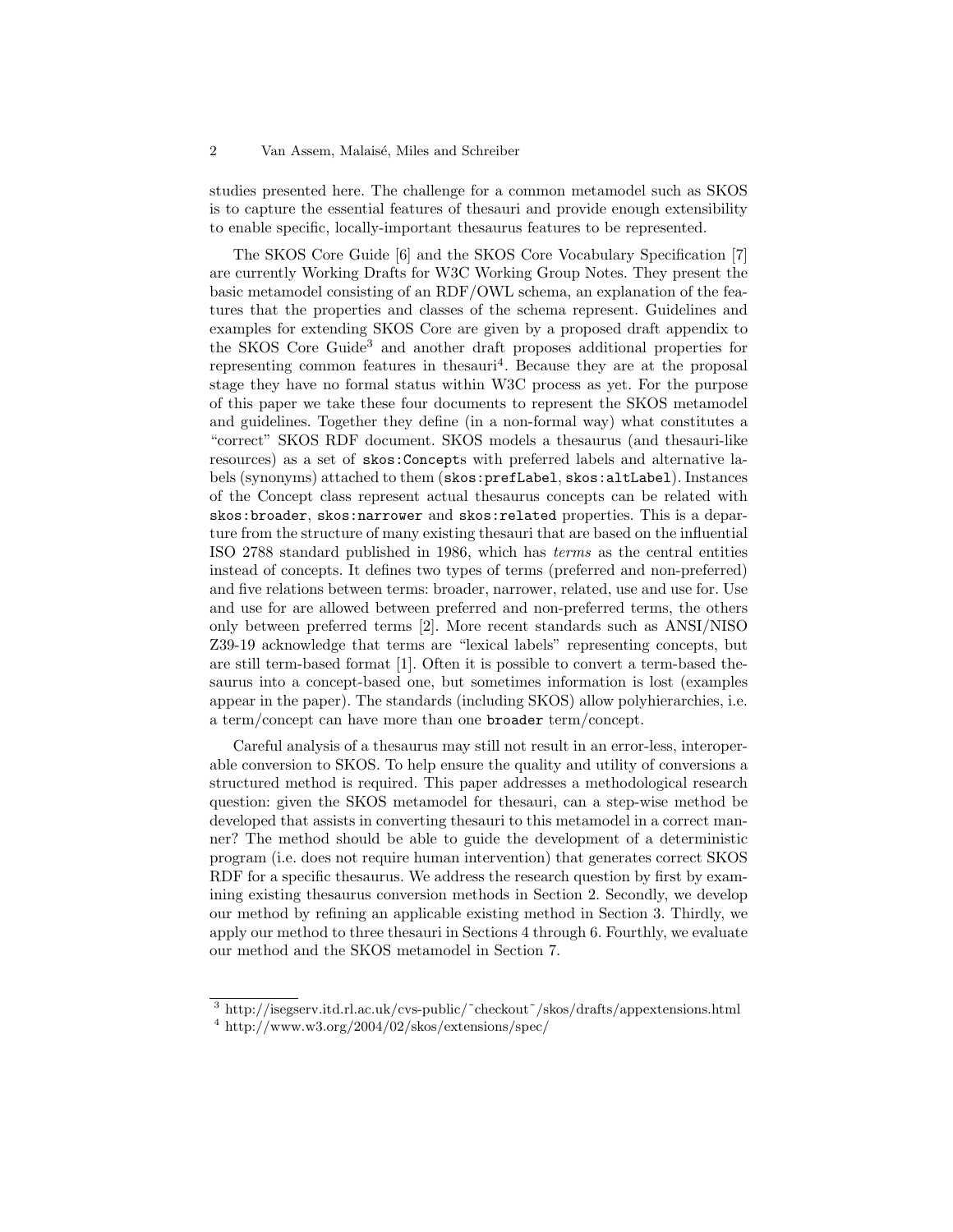### 2 Existing Thesaurus Conversion Methods

This section discusses existing methods to convert thesauri. We distinguish conversion methods for specific thesauri, method that convert thesauri to ontologies and methods that convert any thesaurus to RDF/OWL.

A first stream of research presents methods to convert one specific thesaurus from its native format to RDF/OWL, such as for MeSH [11] and the NCI thesaurus [3]. Although the steps and techniques developed for these methods are useful in thesaurus conversion, it is not clear if they can be applied to other thesauri because only features that appear in the specific thesaurus are covered. We do not consider these methods when choosing a method to base ours on.

A second stream of research presents methods with the goal to convert any thesaurus into an ontology, such as the work of Soergel et al. [10]. A major difference between thesauri and ontologies is that the latter feature logical is-a hierarchies, while in thesauri the hierarchical relation can represent anything from is-a to part-of. Their method has three steps: (1) define ontology metamodel; (2) define rules to convert a traditional thesaurus into the metamodel, introducing more specific kinds of relationships; and (3) manual correction. The main requirement of the method is to refine the usual thesaurus relationships into more specific kinds of relationships such as "causes", "hasIngredient" and "growsIn". The method does not target a specific output format, although hints are given for conversion to RDFS. It is not clear if the method would convert thesaurus concepts into rdfs: Classes with rdfs: subClassOf and other relations between them, or rather as instances of a class Concept as is in SKOS.

An elaborate 7-step method is defined by Hyvönen  $[4]^{5}$  with the goal of creating a true ontology consisting of an RDFS or OWL class hierarchy. Thesaurus concepts are converted into instances of a metaclass (a subclass of rdfs:Class) so that they are simultaneously instances and classes. A main requirement of the method is that conversion refines the traditional BT/NT relationships into rdf:type, rdfs:subClassOf or partOf. Another requirement is to rearrange the class hierarchy to better represent an ontological structure, e.g. to ensure only the real root concepts do not have a parent. Besides refining the relations it retains the original structure by also converting the BT/NT/RT relations into equivalent RDFS properties. It does not currently use SKOS.

A third stream of research presents methods to convert thesauri into RDF/OWL without creating an ontology. Earlier work by Van Assem et al. [12] describes a method to convert thesauri in four steps: (1) preparation; (2) syntactic conversion; (3) semantic conversion; and (4) standardization. In the first step, an analysis is made of the thesaurus and its digital format. This is used in step two to convert to very basic RDF, after which it is converted to more common modeling used in RDF and OWL in step three. In the last step the RDF/OWL metamodel developed for the specific thesaurus is mapped to SKOS. This method is based on two requirements: (a) preservation of the thesaurus'

<sup>&</sup>lt;sup>5</sup> In Finnish, our understanding is based on correspondence with the author.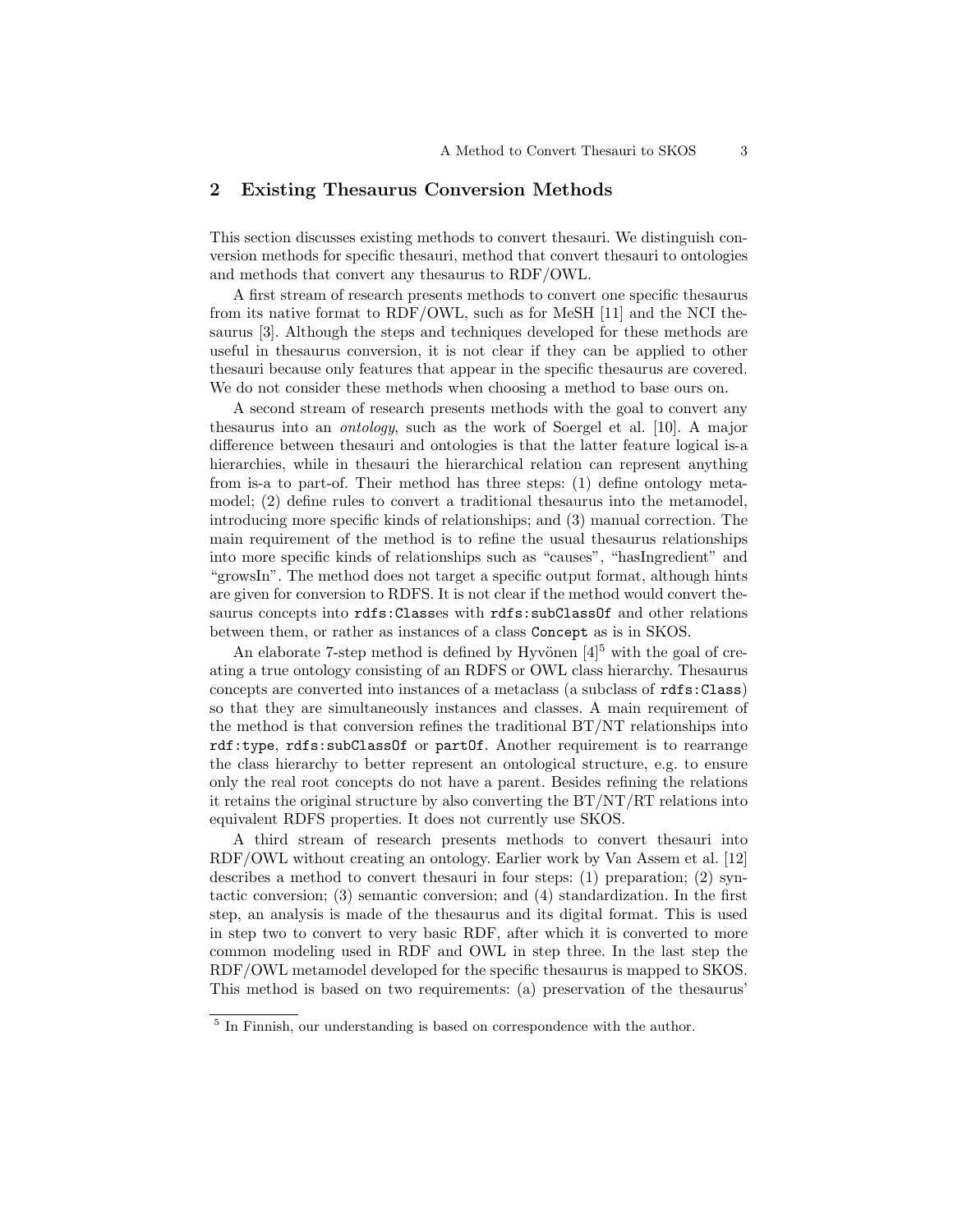original semantics; and (b) step-wise refinement of the thesaurus' RDF/OWL metamodel.

Work by Miles et al. [8] defines a method to convert thesauri to an earlier version of SKOS in three steps: (1) generate RDF encoding; (2) error checking and validation; and (3) publishing encoding on the web. Three case studies illustrate the method. It is based on two requirements: (a) conversion of a thesaurus to the SKOS model with the goal of supporting thesaurus interoperability (b) preserve all information encoded in the thesaurus. The first step is separated into conversion of thesauri with a "non-standard structure" or "standard structure". Thesauri with "standard structure" are based on the ISO 2788 standard. Such thesauri can be converted into instances of the SKOS schema without loss of information. Thesauri with "non-standard structure" are those who have "structural features that are not described by the standard ISO 2788". The recommendation is to develop an extension of the SKOS schema using rdfs:subClassOf and  $rdfs:subPropertyOf$  to support non-standard features as this solution ensures that both method requirements are met. The method and described cases does not admit of a third category of thesauri, namely those with non-standard structure which cannot be defined as a strict specialization of the SKOS schema (this paper shows examples of these). The second step comprises error checking and validation using the W3C's RDF validator, while the third step is not discussed further.

# 3 Development of Conversion Method

The development of our method is based on a tentative process with the following components: (a) defining requirements on the method; (b) comparing to existing methods and choosing an applicable one; (c) developing the steps of our method; (d) applying the method; and (e) evaluating the method. This section presents the first three components. We apply the method in Sects. 4 through 6 and evaluate in the discussion. We restrict the scope of our method to monolingual thesauri and do not discuss thesaurus metadata. We also ignore some practical issues such as defining an appropriate namespace for the converted thesaurus.

### 3.1 Method goal and requirements

The general goal of the method is to support interoperability of thesauri encoded in RDF/OWL. The first requirement of the method is to produce conversion programs that convert the digital representations of a specific thesaurus to SKOS. The underlying assumption is that converting to SKOS provides interoperability. A sub-requirement that follows is that the resulting conversion program should produce correct SKOS RDF. The second requirement of the method is that the converted thesaurus is complete (i.e. has all information that is present in the original) as long as this does not violate the previous requirement. For this method we value the goal of interoperability higher than the requirement of being complete.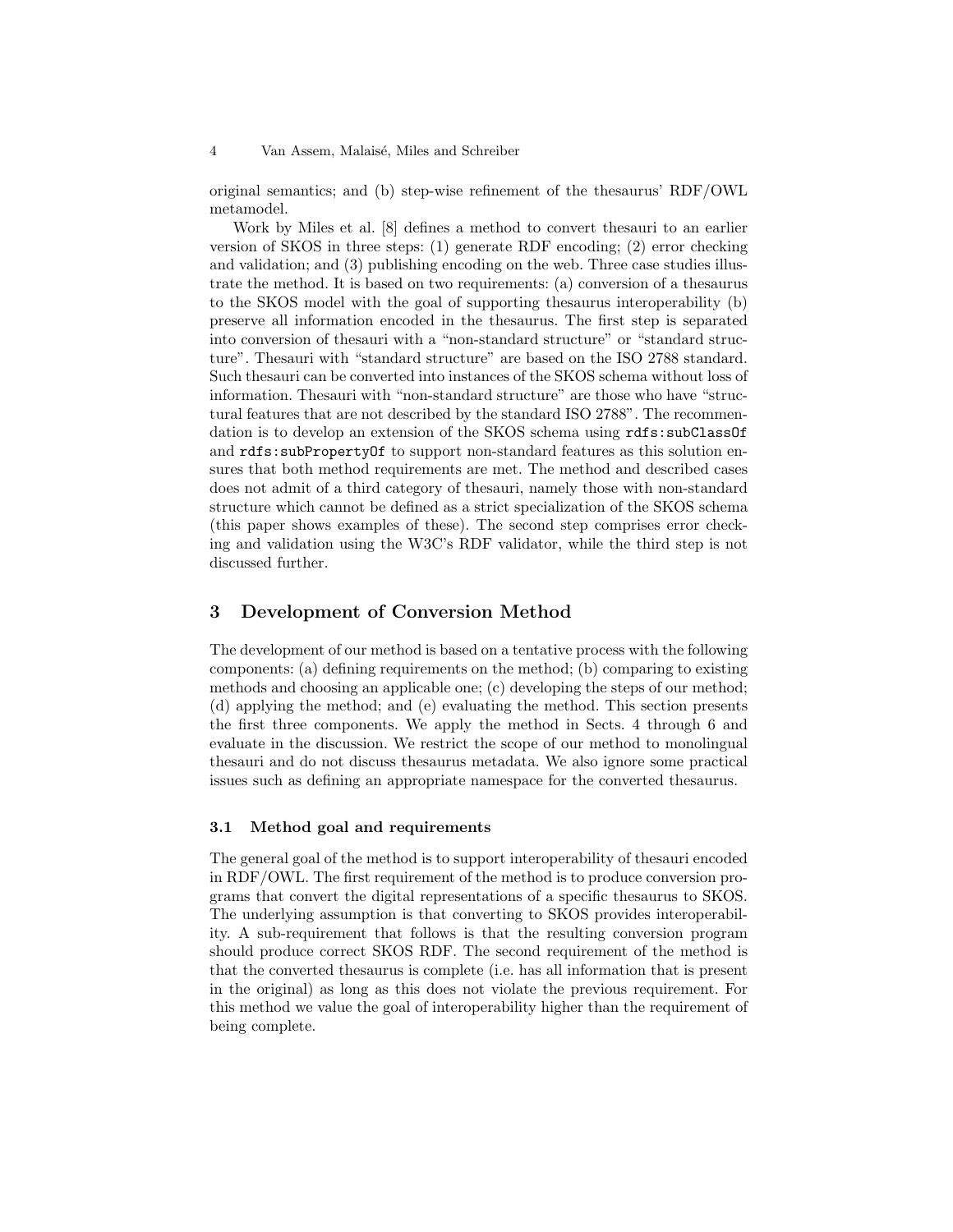### 3.2 Comparison with existing methods

Here we compare the goals and requirements to those of existing methods to choose a suitable one to use as a basis for our own. The method by Soergel et al. does not have interoperability of thesauri as a goal. For each thesaurus a new metamodel is developed. Its main requirement is to produce a more refined version of the thesaurus. This is not in opposition to our requirement of completeness, but does introduce more work than necessary to achieve our main goal and may also introduce incorrect interpretations of the thesaurus' relations.

In Hyvönen's method the thesaurus is converted into a rearranged class hierarchy. It does not use a standard metamodel such as SKOS to promote interoperability and it rearranges the thesaurus' original structure. The method by Van Assem et al. also does not have interoperability of thesauri as a goal. The metamodels of different thesauri converted using this method may have structural differences. The method by Miles et al. has the same goal as ours: interoperability of thesauri in RDF/OWL. The stated requirements of using SKOS and of completeness also match. A difference is that it does not acknowledge possible conflicts between these requirements.

### 3.3 Developing steps of the method

The method by Miles et al. has a comparable goal and requirements and therefore we take their method as a starting point and adapt it. We focus here on working out the first step of the method, namely producing a conversion ("encoding") of the thesaurus in correct SKOS RDF. We do not adapt and discuss steps two and three.

The first step in the method by Miles et al. is split in two different processes depending on whether the thesaurus is "standard" or "non-standard". This requires an analysis of the thesaurus, so we include this as a separate activity in our method. Furthermore, the two processes only differ on whether they convert directly to instances of the SKOS schema or into extensions of the SKOS schema (defined with rdfs:subPropertyOf and rdfs:subClassOf). We decide to merge the two processes, and for each thesaurus feature in the analysis we determine whether to use a class/property from the SKOS schema or define a new subclass/subproperty.

| Substep                                    | Activity      | Output                                                           |
|--------------------------------------------|---------------|------------------------------------------------------------------|
| $(A)$ these analysis                       |               | analyze digital format, analyze catalogue of data items and con- |
|                                            | documentation | straints, list of thesaurus fea-                                 |
|                                            |               | ltures                                                           |
| $  (B)$ mapping to SKOS                    |               | define data item to SKOS schema tables mapping data items to     |
|                                            | mapping       | schema items                                                     |
| $(C)$ conversion program develop algorithm |               | conversion program                                               |

Table 1. Substeps and activities of step 1.

We analyzed which activities need to be performed in the step, starting with its inputs and outputs. The input of the step is the thesaurus digital format,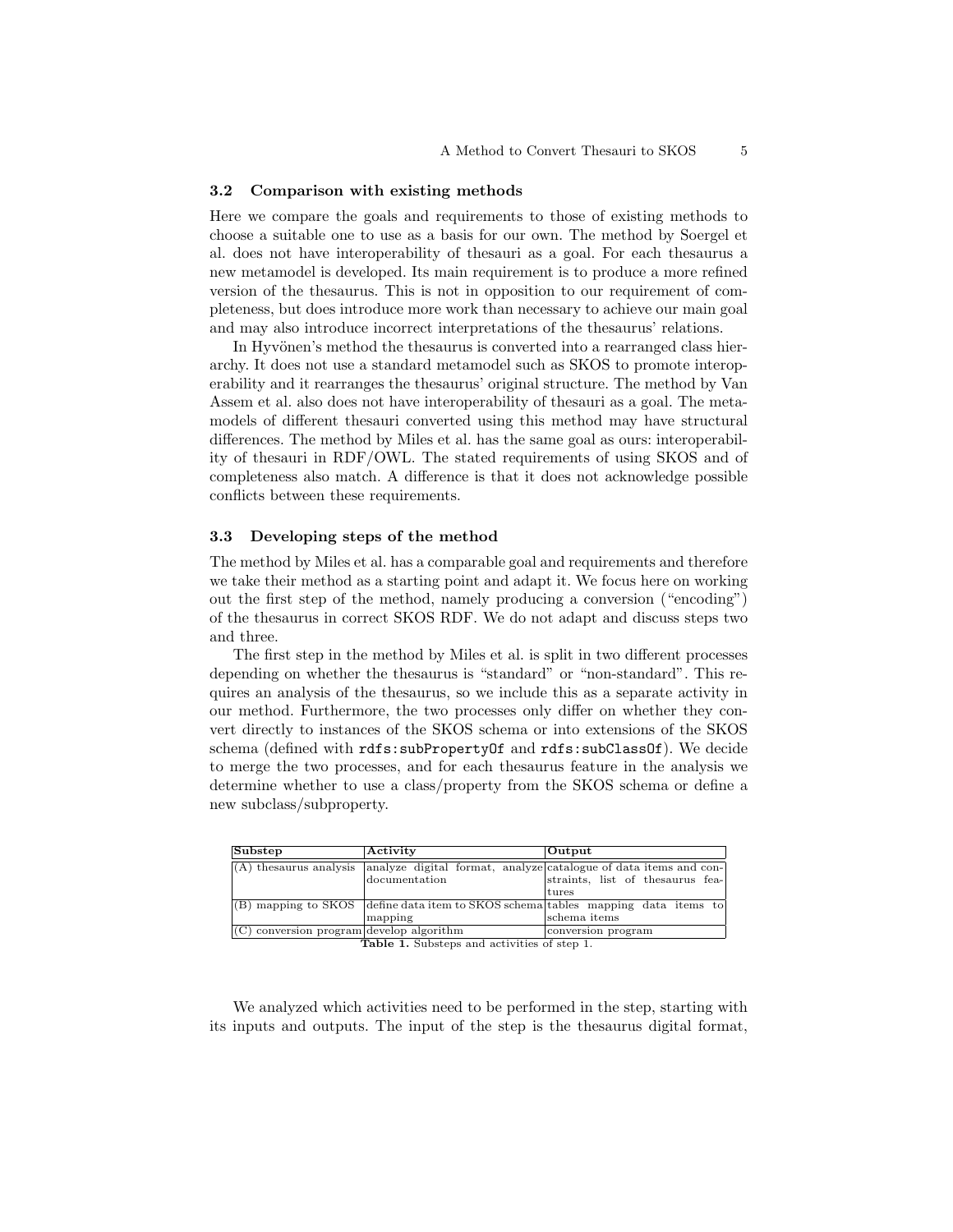and its documentation (including interviews with experts and applications that use the thesaurus such as websites). The output of the step should be a program that transforms the data from the original digital format to SKOS RDF. In some cases the output of the step will also include an extension of the SKOS schema. There are three activities to be performed that link output to input: creating an (algorithm for the) transformation program, defining a mapping between input data items and output SKOS RDF as a basis for the algorithm, analyzing the thesaurus. We split the last activity into two parallel analyses: an analysis of the digital format and of the documentation. Both are helpful to understand which features the thesaurus has and how they are encoded. This results in the substeps and activities summarized in Table 1.

For the thesaurus analysis, we have listed the set of features that appear in common thesauri. We derived this set from studying thesaurus standards [2, 1] and the SKOS documentation listed earlier. There are three sets: one specific to term-based thesauri, one specific to concept-based thesauri and one set that is used in both. Term-based features are: term, compound term (combination of two or more terms), "use" relation, "use for" relation, broader term relation between preferred terms, narrower relation between preferred terms, scope note attached to preferred term (indicates scope for which term can be used in indexing), documentation attached to terms such as definitions and historical notes. Concept-based features are: concept, compound concept, preferred labels, non-preferred labels, broader concept relation, narrower concept relation, documentation attached to concepts such as definitions and historical notes. General features are: node labels (explained later), facets (a top-level named group of terms or concepts that is not meant for use in indexing itself). SKOS is a concept-based model. Therefore, any feature that cannot be converted into a concept-based or generic feature falls outside the scope of the SKOS schema and thus of SKOS interoperability. Although most term-based features in their most basic form can be converted into concept-based features, there are exceptions.

A sub-activity we would like to highlight here is the identification of unique identifiers in the source to generate the rdf:IDs of skos:Concepts. Some thesauri like MeSH already provide unique identifiers, but others like GTAA do not provide one. A number of options exists: (a) generate completely new identifiers which have no relation to the terms or concepts themselves; or (b) use the name of the preferred term if it is unique (replacing illegal URI characters). The first option has the disadvantage of additional management (a mapping between source terms and identifiers needs to be maintained). The second option has the disadvantage that a concept is not independent of its name. Additional programming is required to ensure that when a term changes name, the corresponding skos:Concept's label is changed, instead of its URI. Currently we have not found a particular reason to prefer one option over the other.

In the next three sections we apply the method to three thesauri. We have chosen IPSV, GTAA and MeSH because they (a) are used in practice; and (b) represent progressively complex thesauri (i.e. non-standard features). The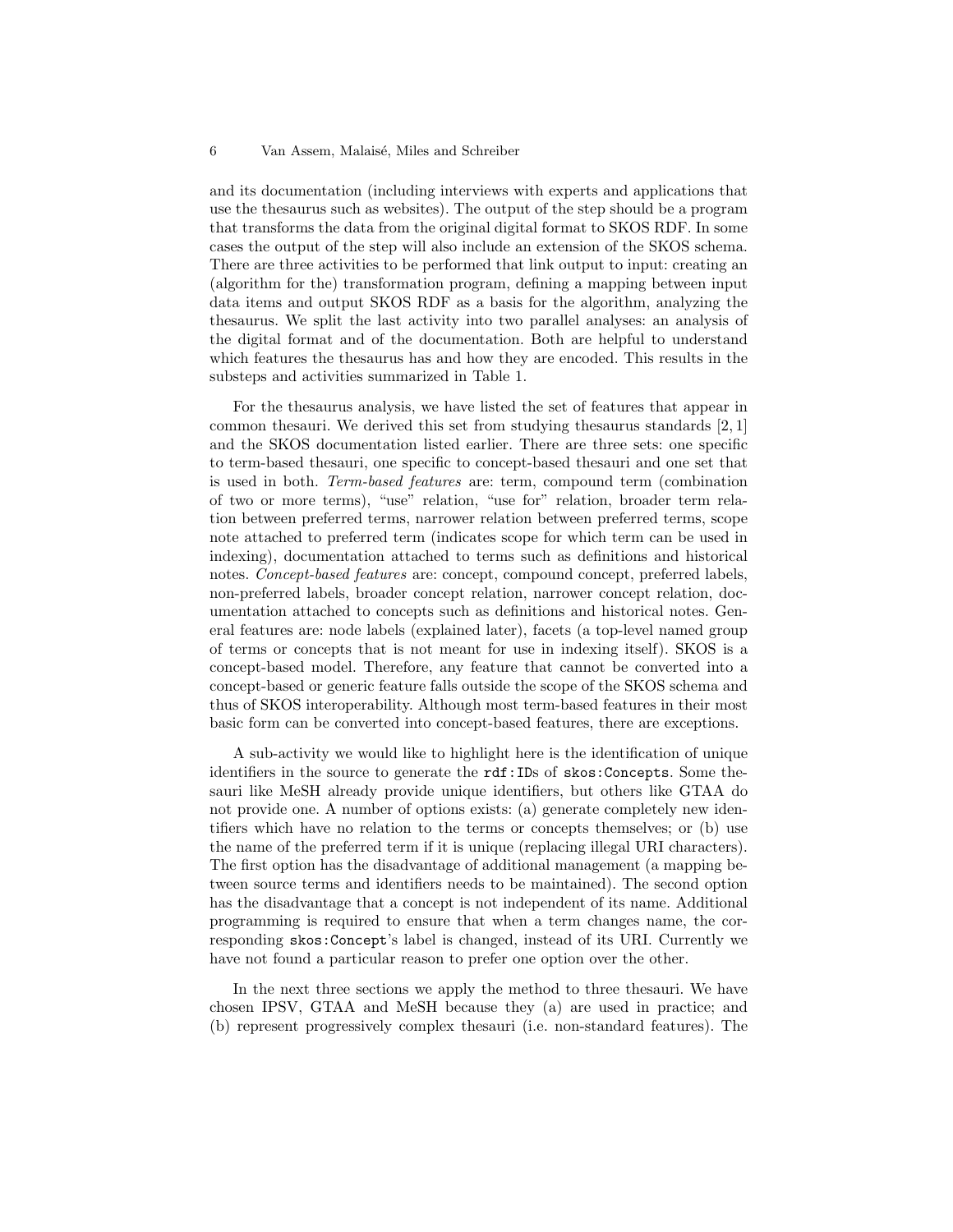progressive complexity allows us to explore the limitations of our method and of SKOS.

### 4 Case Study: IPSV

The Integrated Public Sector Vocabulary (IPSV) is a thesaurus developed in the UK for indexing government documents<sup>6</sup>. It is modeled with the ISO2788/BS5723 standards in mind and contains 2732 preferred terms and 4230 non-preferred terms. The IPSV is a result of the merger of three thesauri. The sources and results of the conversion are available on-line<sup>7</sup>.

Step A: analyze thesaurus. We used the XML version<sup>8</sup> in our analysis as it is the most complete. IPSV-XML has a DTD which provides the catalogue of data items and their constraints. IPSV-XML is a reasonably standard termbased thesaurus with preferred and non-preferred terms both called <Item>s in the XML data. Columns one and three of Table 2 list the data items and the features (for non-standard features we describe the function instead). IPSV provides unique identifiers for its terms and has a polyhierarchy.

Step B: map data items to SKOS. We have analyzed which data items correspond to which SKOS features or specializations of them (column three of Table 2). Although polyhierarchies are not allowed in ISO 2788, this is allowed in SKOS so this does not hinder a correct conversion. We were not able to find appropriate (specializations of) SKOS properties for the last four data items in the table. The two data items that indicate version information for terms cannot be made subproperties of skos:altLabel or skos:prefLabel as done for the AToZ attribute, because there is no place to store the version number (only literals are allowed for the label properties). A solution would be to attach two new properties to skos:Concept that have instances of a class Term as range. To these instances we can then attach a property that repeats the term name and then another property with the version number. Although this solution represents the information correctly, it introduces redundancy into the conversion (it repeats the term name with non-SKOS classes and properties). If this is not an issue this solution can be used to remain complete. However, it is a structural workaround because SKOS does not have the ability to attach information on specific skos:prefLabels and skos:altLabels directly.

Items that are Obsolete are removed from the actual thesaurus but are retained to be able to retrieve documents that were indexed with older versions of the thesaurus. The skos:hiddenLabel is intended to contain labels that should not be displayed to users but should be available for retrieval purposes, so we create an ipsv:obsoleteTerm that is a subproperty of skos:hiddenLabel. Shortcuts are attached to terms in the XML, but are actually meant to be able to

 $6$  http://www.esd.org.uk/standards/ipsv/index.html

<sup>7</sup> http://thesauri.cs.vu.nl/eswc06/

<sup>8</sup> Also available in other formats, see http://www.esd.org.uk/documents/IPSVVersionsAndFormats.pdf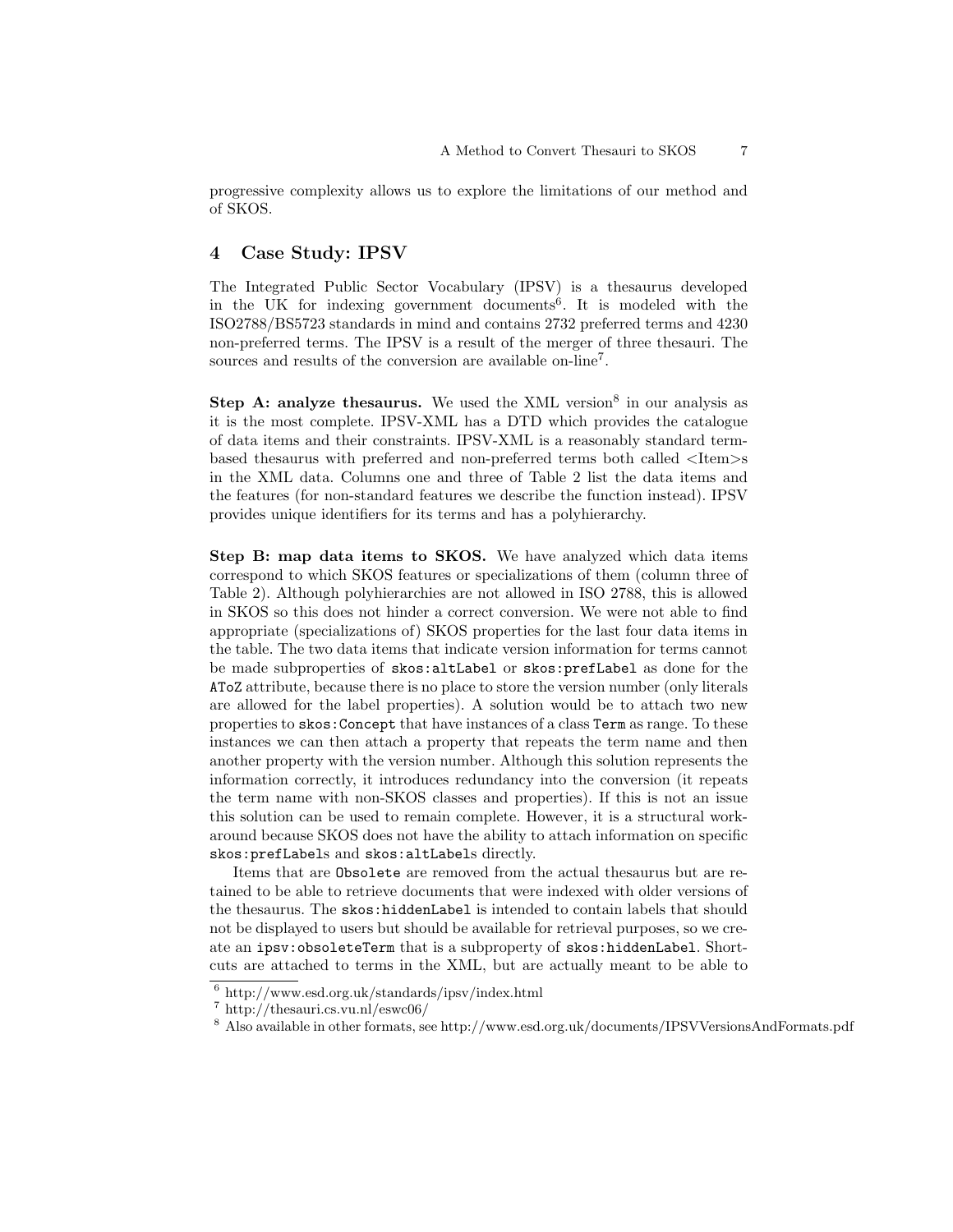| Data Item                                                                               | Feature/function                                                                             | Property/class                                                                                                                                                     |
|-----------------------------------------------------------------------------------------|----------------------------------------------------------------------------------------------|--------------------------------------------------------------------------------------------------------------------------------------------------------------------|
| $\overline{$ -Item<br>$ConceptId = "B"$<br>Preferred="True"><br>$<$ Name $>$ X          | $Id = "A"$ Preferred Term                                                                    | skos: Concept<br>with<br>$\texttt{rdf}: \texttt{ID} = \texttt{A},$<br>skos: prefLabel=X attached to it                                                             |
| $\overline{$ -Item<br>$ConceptId = "B"$<br>$Type="Symonym"$<br>$<$ Name $>$ X           | $Id = "A"$ Non-Preferred Term                                                                | skos:prefLabel=X attached<br>to<br>concept with $\text{rdf:ID=B}$                                                                                                  |
| $\overline{$ -Item<br>$Type="misspelling"$<br>$<$ Name $>$ X                            | misspelling<br>of<br>common<br>(non)preferred term                                           | $a$ skos: hiddenLabel = X                                                                                                                                          |
| $\overline{<}$ UseItem $>$                                                              | <b>USE</b> relation                                                                          | none required                                                                                                                                                      |
| $<$ ScopeNote $>$ X                                                                     | ScopeNote                                                                                    | $skos:scopeNote = X$ attached<br>to<br>concept created for surrounding<br>$<$ Item $>$                                                                             |
| $\langle$ BroaderItem Id=" $X$ "> Broader Term                                          |                                                                                              | skos:broader<br>Concept<br>$\mathbf{to}$<br>with<br>$\text{rdf:ID=}X$                                                                                              |
| $<$ RelatedItem<br>$tId = "X" > Y$                                                      | Concep-Related Term                                                                          | Concept<br>skos:related<br>with<br>$\mathbf{t}$<br>$\text{rdf:ID=X}$                                                                                               |
| $\overline{\mathcal{B}}$ roaderItem Id="X" default broader term<br>$Default = "true" >$ |                                                                                              | ipsv:broaderDefault (subproperty<br>of skos: broader) to Concept with<br>$\text{rdf}:\text{ID}=\text{X}$                                                           |
| $\overline{$ -Item<br>$Preferred="Y" > Z$                                               | AToZ="true" term should be displayed on web-<br>sites                                        | ipsv:displayableAltLabel=Z<br>(subproperty of skos:altLabel)<br>when Y=false,<br>ipsv:displayablePrefLabel=Z<br>(subproperty of skos: prefLabel)<br>when $Y=$ true |
| $\overline{$ -Item<br>$Obsolete="true"$                                                 | obsolete term                                                                                | ipsv:obsoleteTerm=X<br>$(subprop-$<br>erty of skos: hiddenLabel                                                                                                    |
| $\overline{$ -Item                                                                      | $AddedInVer- X$ is a real indicating in which                                                |                                                                                                                                                                    |
| $sion="X">$                                                                             | IPSV version the term was added                                                              |                                                                                                                                                                    |
| $\overline{$ -Item<br>$Version="X">$                                                    | $LastUpdateIn- X$ is a real indicating in which<br>IPSV version the term was last<br>changed |                                                                                                                                                                    |
| $\leq$ Shortcut $>$ X                                                                   |                                                                                              | X is a letter; keyboard shortcut for ipsy: shortcut attached to concept                                                                                            |

Table 2. Mapping of IPSV Data Items to features and RDFS property/classes. The upper part lists standard features, the middle part specializations and the lower part non-standard features. Omitted closing tags in Data Item column.

insert a whole concept within an application, so it is attached to skos:Concept as a non-standard feature without a SKOS superproperty.

Step C: create conversion program. We created a SWI-Prolog program that parses the IPSV-XML file and converts it to SKOS RDF using the mappings from step 1b. The program takes an  $\langle$ Item $\rangle$  and applies the matching mappings between data items and SKOS RDF. There is no need for any other information external to the  $\langle$ Item $\rangle$  to generate the triples for that Item. For example, because non-preferred Items also contain the identifier of their preferred Item (in the ConceptId attribute), we can generate the skos:altLabel triple even if the preferred Item that is used to generate the skos:Concept is not yet processed.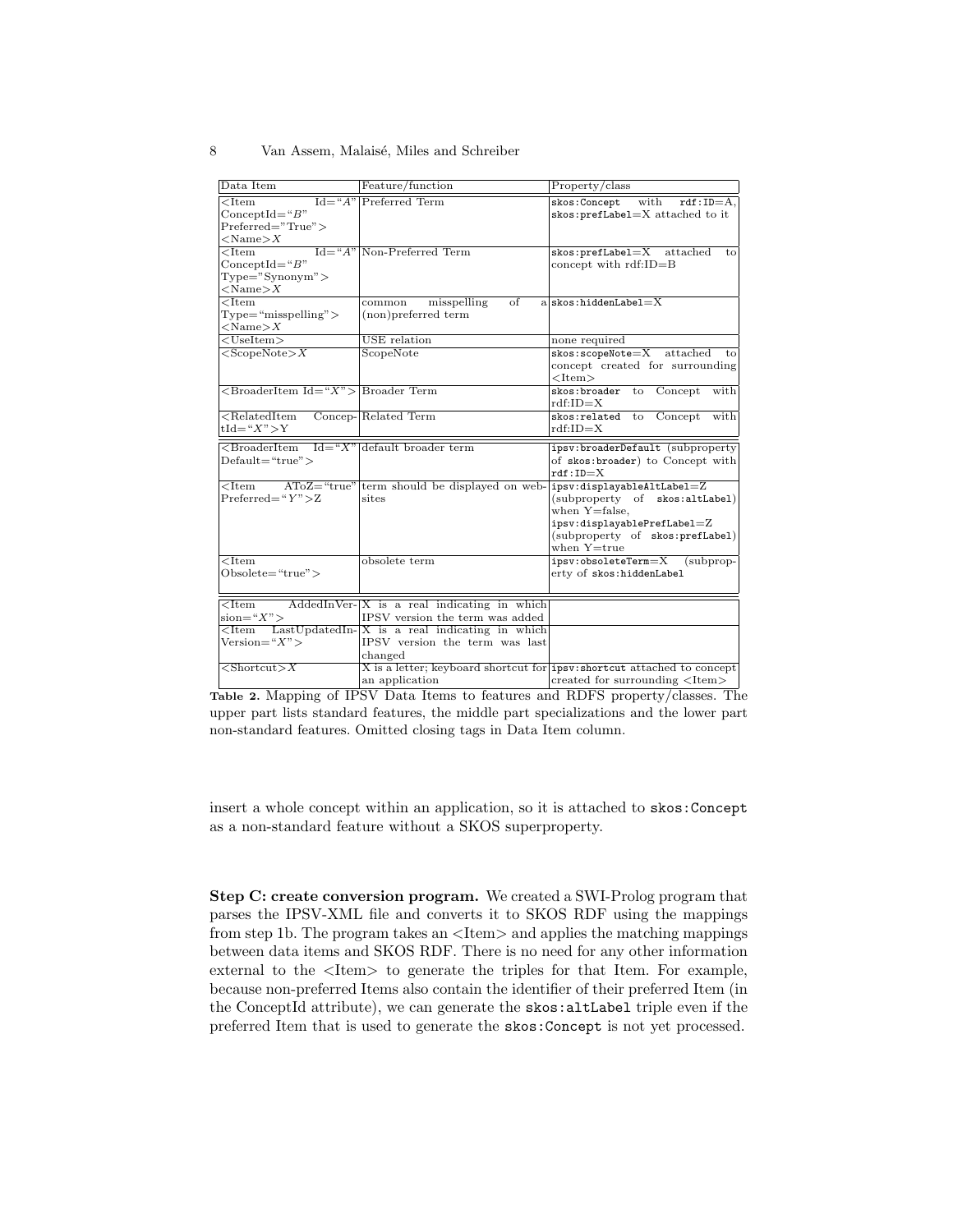Case study summary. The case study took one analyst approximately two weeks to perform and was not very complex as the thesaurus is not complicated and is clearly documented. For a few issues we contacted one of the original developers. We learned that it is not always possible to perform a complete information-preserving conversion as some information on terms was lost.

# 5 Case Study: GTAA

The GTAA thesaurus is the controlled vocabulary used at The Netherlands Institute for Sound and Vision<sup>9</sup>, which archives and indexes most of the public broadcasted TV and radio programs of the Netherlands <sup>10</sup>. GTAA stands for the Common Thesaurus for Audiovisual Archives; it is the result of the collaborative work of different institutions concerned with audiovisual documents indexing, including the FilmMuseum of Amsterdam. It contains 159 831 preferred terms, 1900 non-preferred terms, and 88 categories. A sample of the source file, the conversion program and the resulting RDF are available on-line<sup>11</sup>.

Step A: analyze thesaurus. We had access to GTAA documentation and data as text files with an ISO-style formatting. This thesaurus is a faceted termbased thesaurus, where only one facet (the Subject facet, used to describe the content of a program) is organized with the ISO 2788 broader term/narrower term hierarchy. The other facets are alphabetical controlled lists, with some scope notes (lists of people's names, geographical location, etc.). The Subject facet contains one non-standard feature called Category. Each term is supplied with at least one Category, providing an alternative way to the normal NT/BT hierarchy for indexers to find them. We list GTAA data items in column one of the upper part of Table 3 and the features they represent in column two.

Step B: map data items to SKOS. Two issues arose in this step. The first one concerns the GTAA BT relationship. In the documentation of the thesaurus, the BT and NT relationships are stated to be each other's inverse. In the data itself, two or more preferred terms can have a NT link with the same narrower term. However, this narrower term has only one BT link to one of the broader terms (instead of multiple BT links). There are two options: either the missing BT links are intended but omitted in the data, or the BT link has a special status, e.g. it is a defaultBroader such as in IPSV. After discussion with GTAA experts, and according to the fact that this defaultBroader relationship does not appear in the documentation, we mapped the GTAA BT to skos:broader (see column three of Table 3).

<sup>9</sup> http://www.beeldengeluid.nl/index.jsp

<sup>10</sup> Of the estimated 850,000 hours of audio-visual material that is preserved in the Netherlands, around 700,000 hours is archived by Sound and Vision.

 $11$  http://thesauri.cs.vu.nl/eswc06/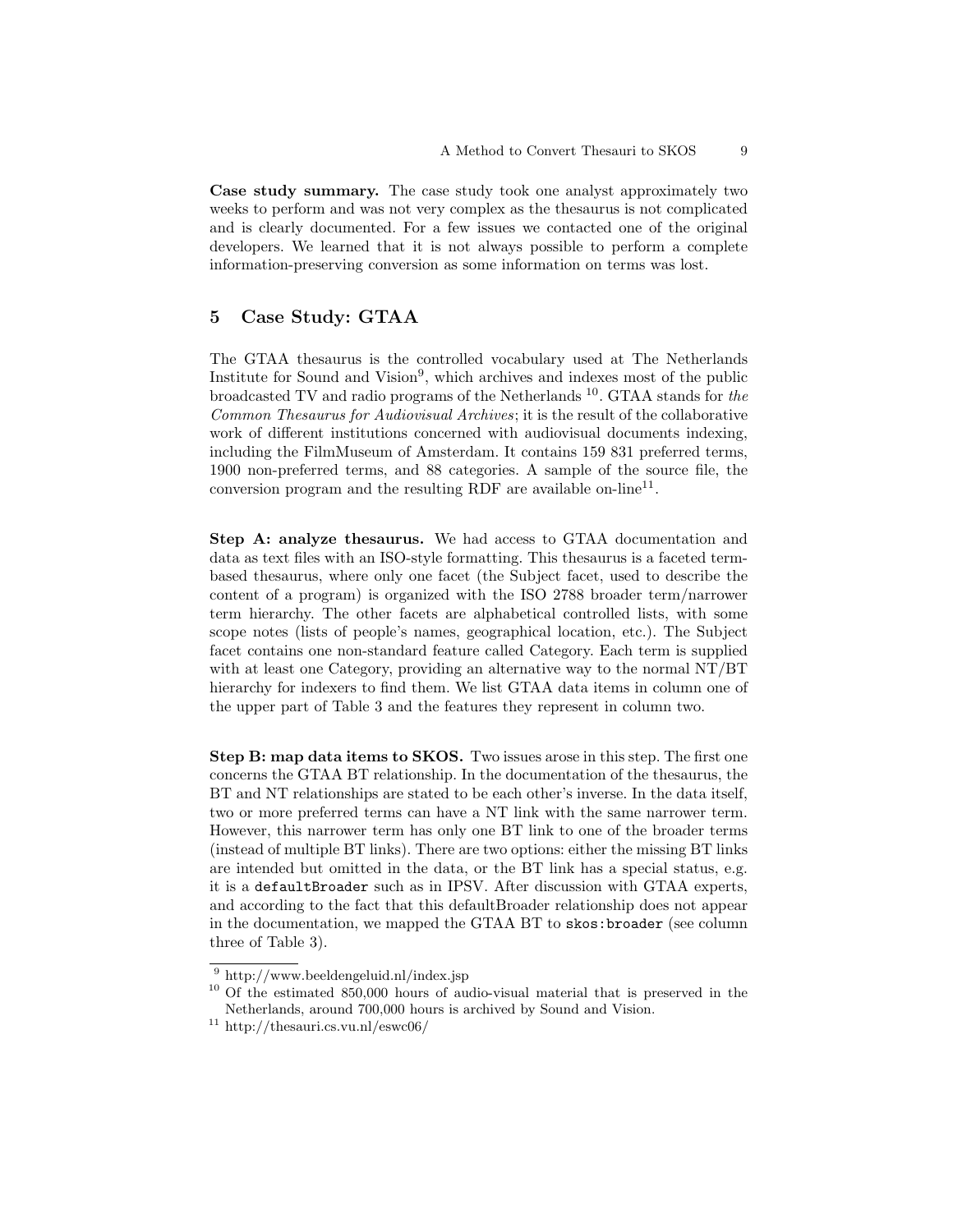| Data Item             | Feature/function                                      | Property/class                       |
|-----------------------|-------------------------------------------------------|--------------------------------------|
| Term A                | Preferred Term                                        | $skos:Concept$ with $rdf:ID=A$ ,     |
|                       |                                                       | $skos:prefLabel=A$ attached to it    |
| US Term B             | Non-Preferred Term                                    | skos:altLabel=B attached to con-     |
|                       |                                                       | cept                                 |
| CC Category C         | Grouping of Preferred Terms by skos:member            | between<br>a                         |
|                       | Categories                                            | $skos:Collection$ (with $rdf:ID=C$ ) |
|                       |                                                       | and a skos: Concept                  |
| $BT$ Term $A$         | <b>Broader Term</b>                                   | skos: broader                        |
| NT Term A             | Narrower Term                                         | skos:narrower                        |
| RT Term A or See also | Related Term                                          | skos:related                         |
| SN X or (X)           | ScopeNote                                             | skos:scopeNote=X attached<br>to      |
|                       |                                                       | concept created for surrounding      |
|                       |                                                       | Preferred Term                       |
| ĪП                    |                                                       |                                      |
|                       | relationship between terms from gtaa: hasLinkedTerm   | (subproperty)                        |
|                       | different facets                                      | of skos:related)                     |
| $\overline{\rm{DL}}$  | relationship between terms within gtaa: hasDebateLine | (subproperty)                        |
|                       | a certain time period                                 | of skos:related)                     |

Table 3. Mapping of GTAA Data Items to features and RDFS property/classes. Upper part lists standard features, the lower part specializations. "Term A" is an actual term in the thesaurus such as "Boat"

Secondly, there are two ways to interpret the CC relationship. Either it is meant to disambiguate different aspects of a term (as in "Chruch-institution" vs "Church-building"), or it is a way of grouping terms sharing a specific aspect (as with "Milk by animal" and "Cow-milk", "Buffalo-milk", etc.). In the second case, "Milk by animal" is called a node label: it is a way of grouping terms, but it should not be used for indexing. These node labels are ususally part of the term hierarchy. The experts indicated that this option was the intended usage of Categories: to provide a grouping of terms under a label that is not used in the indexing process. Nevertheless, they are meant to provide an alternative grouping of the GTAA terms, and thus are not part of the BT/NT hierarchy. Although we mapped the Categories to an existing SKOS construct, namely the skos:Collection (see column three of Table 3), this modelling remains a nonstandard feature that cannot be processed by SKOS software. The Categories have explicit identifiers, from which we could infer their hierarchy (01 stands for Philosophy, and 01.01 is one of its subdivisions, for instance).

GTAA does not include identifiers for its terms, so we used the preferred term's name as the rdf:ID of concepts.

Step C: create conversion program. As our source for the GTAA data was plain text, we created a Perl program to convert it according to the mappings in Table 3. We also had to make some manual corrections for reference errors introduced by thesaurus maintenance. Some relationships were referring to terms of the thesaurus that became obsolete, to terms which changed spelling, or to terms that became non-preferred terms. We corrected the references, or suppressed the relationships when no reference could be found; as these are relatively straightforward decisions no expert involvement was necessary.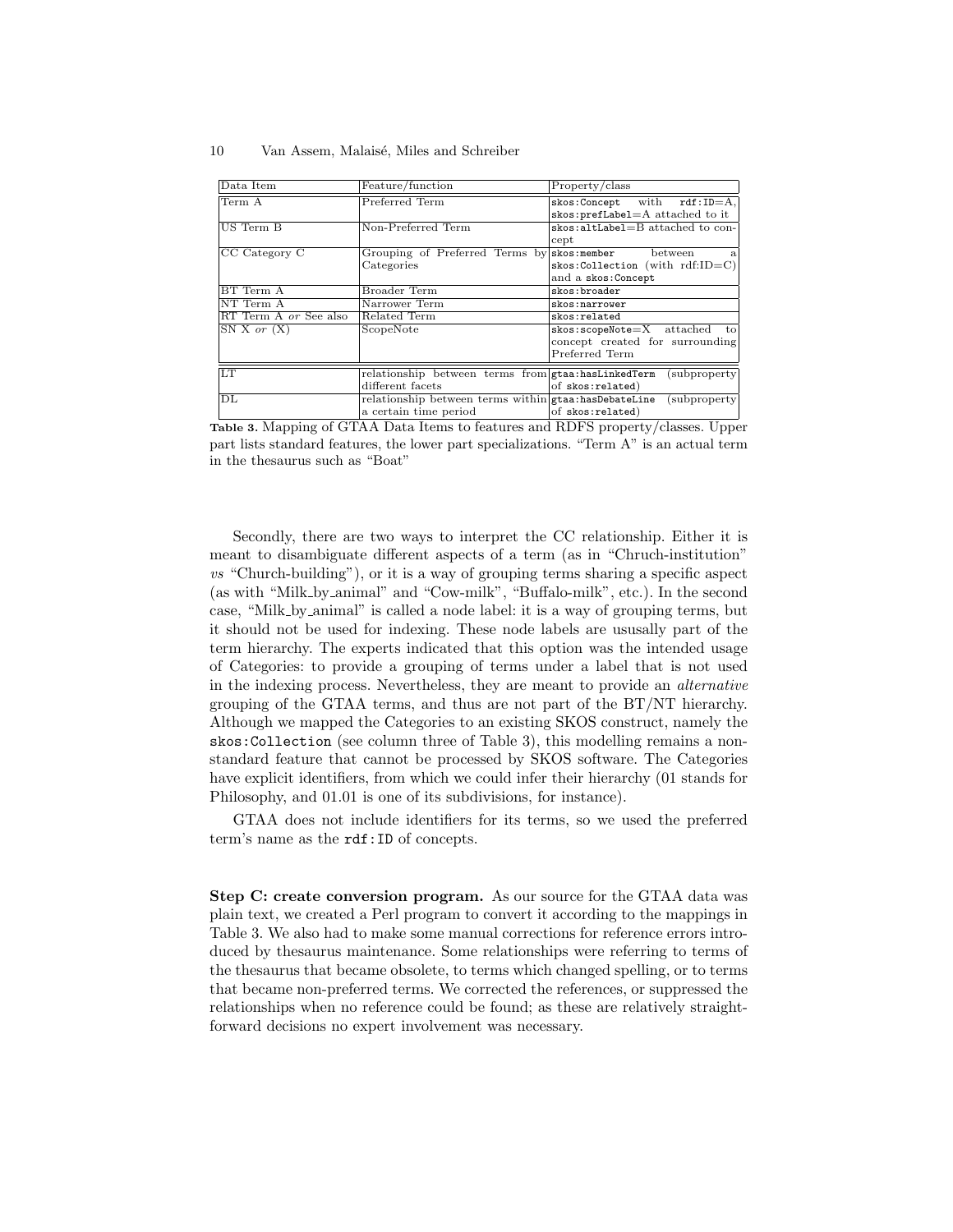Case study summary. The conversion could be made by direct mapping to or by extension of the SKOS schema, except for the Categories. In the conversion process, understanding the GTAA model from textual resources and experts interview, and converting the Categories into a SKOS construct took the longest time. Including programming, the process took about two weeks for one person and a half full time.

# 6 Case Study: MeSH

The Medical Subject Headings (MeSH) is a large thesaurus-like vocabulary developed by the U.S. National Library of Medicine and used to index millions of biomedical article citations<sup>12</sup>. It contains  $22,997$  "descriptors", most of which are used to index the subject of articles (two of the trees do not contain subjects but publication types and geographical regions). MeSH is the result of a merger of many different sources. The input data files and results of the conversion are available on-line<sup>13</sup>.

Step A: analyze thesaurus. MeSH is available in different formats which contain the same information. We chose the XML version<sup>14</sup> because it is easier to analyze and convert. MeSH-XML has a DTD which provides us with the data catalogue and constraints. MeSH is a concept-based thesaurus without facets. Concepts are called "Descriptors" in MeSH terminology. The MeSH structure is complicated: "Descriptors" contain "Concepts", "Concepts" contain "Terms". Each has a name and a unique identifier, and to each entity documentation is attached such as its date of introduction and historical notes. Descriptors are hierarchically related: each MeSH Descriptor has one or more "TreeNumbers", which implicitly encode its position in a polyhierarchy (e.g.  $A01.456$  is a child of A01). Each Descriptor has a preferred Concept, and each Concept has a preferred Term. MeSH Concepts that appear within one Descriptor can be related to each other with relations "brd", "nrw" and "rel". MeSH has fifteen trees with top-concepts named e.g. "organisms" or "diseases". These appear to be facets, but they are used in idexing articles so we interpret them as normal thesaurus Concepts.

As the MeSH DTD defines almost  $90 \text{ tags}^{15}$  and for each tag different attributes, we only list the exemplary and special data items in column one of Table 4 (the corresponding feature, or function if it is a non-standard feature, is in column two). MeSH Descriptors have a redundant <DescriptorName> and <ConceptName> as these strings are the same as the name of the preferred Concept and Term, respectively.

MeSH has two non-standard features that require special attention. Firstly, so-called Qualifiers are used to indicate specific aspects of Descriptors, such

 $\frac{12 \text{ http://www.ncbi.nlm.nih.gov/entrez/}}{12}$ 

<sup>13</sup> http://thesauri.cs.vu.nl/eswc06/

<sup>14</sup> http://www.nlm.nih.gov/mesh/filelist.html

<sup>15</sup> An overview of their meaning is given in: http://www.nlm.nih.gov/mesh/xml data elements.html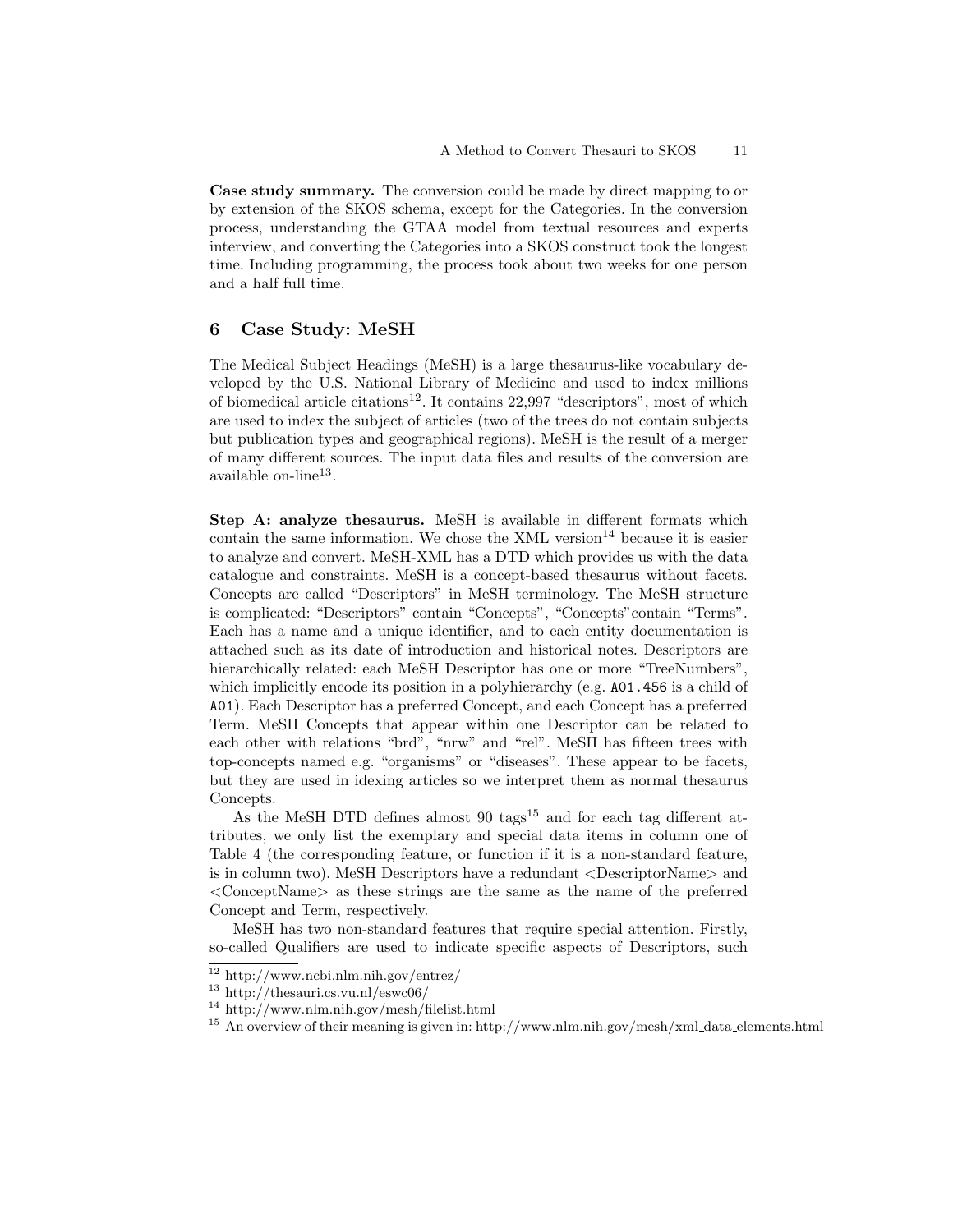| Data Item                                                                            | Feature/function                                        | Property/class                                                 |
|--------------------------------------------------------------------------------------|---------------------------------------------------------|----------------------------------------------------------------|
| $\leq$ DescriptorRecord $>$                                                          | $\overline{\text{Concept}}$                             | skos: Concept with rdf: ID=Y and                               |
| <descriptorname></descriptorname>                                                    |                                                         | $skos: prefLabel = X$                                          |
| $\leq$ String $\geq$ X                                                               |                                                         |                                                                |
| $<$ DescriptorUI $>$ Y                                                               |                                                         |                                                                |
| $\mathcal{C}$ oncept                                                                 | Scope Note                                              | skos:scopeNote=X attached to                                   |
| $\label{eq:referredConceptYN} \ensuremath{\textsc{PerfectConceptYN}}\xspace = "Y" >$ |                                                         | concept created for surrounding                                |
| $<$ ScopeNote $>$ X                                                                  |                                                         | <descriptorrecord></descriptorrecord>                          |
| $\overline{<}$ TreeNumber $\overline{>}X$                                            | implicitly<br>indicates                                 | Broader skos: broader to concept with                          |
|                                                                                      | Concept                                                 | $\text{rdf}:\text{ID}=\text{X}$                                |
| $<$ Term                                                                             | Non-preferred Label                                     | $skos:altLabel = B$<br>attached<br>to                          |
| RecordPreferredTerm="N">                                                             |                                                         | concept with rdf:ID found in                                   |
| $\langle$ String $\rangle$ B                                                         |                                                         | surrounding Descriptor                                         |
| $\leq$ SeeRelatedDescriptor $>$                                                      | <b>Related Concept</b>                                  | skos: related to Concept with                                  |
| <descriptorreferredto></descriptorreferredto>                                        |                                                         | $\texttt{rdf}:\texttt{ID}{=}\text{X}$                          |
| $<$ DescriptorUI $>$ X                                                               |                                                         |                                                                |
| $<$ DescriptorName $>$ Y                                                             |                                                         |                                                                |
| <historynote>X</historynote>                                                         | <b>Historical Note</b>                                  | $mesh:historyNote = X$<br>$(subprop-$                          |
|                                                                                      |                                                         | erty of skos: historyNote)                                     |
| Data Item                                                                            | Feature/function                                        | Property/Class                                                 |
| $\leq$ EntryCombination>                                                             | Compound Concept and special mesh: CompoundConcept      |                                                                |
| $<$ ECIN> $X$ $<$ ECOUT> $Y$                                                         | relation (see text). X and Y con- mesh: Qualifier       | mesh: main                                                     |
|                                                                                      | tain tags with the identifiers of mesh:qualifier        | <i>(subclasses)</i>                                            |
|                                                                                      | one Descriptor/Qualifier pair in and                    | subproperties<br>οf                                            |
|                                                                                      | them                                                    | skos: Concept and skos: broader)                               |
|                                                                                      |                                                         | mesh:preferredCombination<br>(no                               |
|                                                                                      |                                                         | parent)                                                        |
| <publicmeshnote>X</publicmeshnote>                                                   | Note mixing historical and see mesh: publicMeSHNote=X   | (sub-                                                          |
|                                                                                      | also information                                        | property of skos:note)                                         |
| $\langle$ PreviousIndexing $\geq$ X                                                  | <b>Historical Note</b>                                  | skos: historyNote                                              |
| <consideralso>X</consideralso>                                                       | textual reference to other possi-                       | mesh: considerAlso=X (subprop-                                 |
|                                                                                      | ble records                                             | erty of skos:note)                                             |
| $\leq$ ActiveMeSHYear $>$ X                                                          | Year in which the Descriptor was mesh: activeMeSHYear=X | $(sub -$                                                       |
|                                                                                      | part of MeSH                                            | property of skos: editorialNote)                               |
| $<$ RecordOriginator>X                                                               |                                                         | Thesaurus where the Descriptor mesh: recordOriginator (suprop- |
|                                                                                      | comes from                                              | erty of skos:note)                                             |
| $\overline{\text{ $                                                                  |                                                         | Date Descriptor was first created mesh:dateCreated=X (subprop- |
|                                                                                      |                                                         | erty of skos:editorialNote                                     |
| Data Item                                                                            | Feature/function                                        | Property/class                                                 |
| <activemeshyear></activemeshyear>                                                    | Year in which Descriptor was mesh: activeMeSHYear       |                                                                |
|                                                                                      | present in MeSH                                         |                                                                |
| <descriptorclass></descriptorclass>                                                  | Classifies Descriptor into one of mesh: descriptorClass |                                                                |
|                                                                                      | four numbered categories, in-                           |                                                                |
|                                                                                      | cluding "topical descriptor" and                        |                                                                |
|                                                                                      | "publication type"                                      |                                                                |
| $\overline{\langle \text{RunningHead} \rangle}$                                      | page header used in printed mesh: running Head          |                                                                |
|                                                                                      | MeSH versions                                           |                                                                |
| $\langle$ LexicalTag $\rangle$                                                       | lexical category of a $\langle Term \rangle$            |                                                                |
| $\leq$ Abbreviation $>$                                                              | abbreviation of a $\langle \text{Term} \rangle$         |                                                                |

Table 4. Mapping of representative MeSH Data Items to features and RDFS property/classes. Upper part lists standard features, the middle part specializations and lower part non-standard features. Omitted closing tags in Data Item column.

as "pathology" or "abnormalities". They are combined with Descriptors to enable more specific article indexing (e.g. "Abdomen/abnormalities"). Secondly, so-called EntryCombinations relate a non-preferred Descriptor/Qualifier pair to a preferred Descriptor/Qualifier pair (or preferred Descriptor without Qualifier). This is comparable to but slightly different from the ISO 2788 "USE" relation, which can be used to point from a non-preferred non-compound term to a pre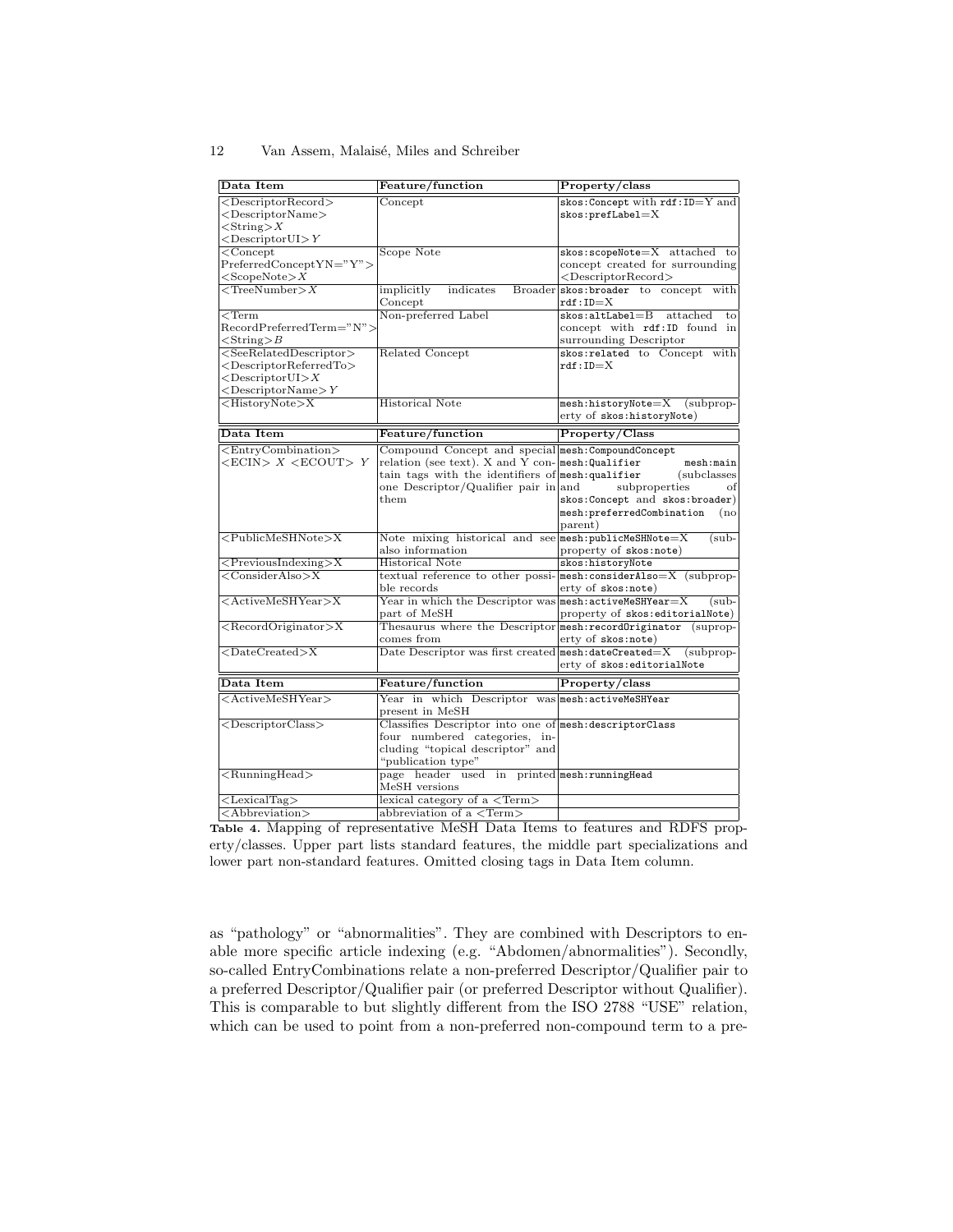ferred compound term. The difference is that in MeSH the preferred concept is a compound.

Step B: map data items to SKOS. We mapped Descriptor to skos:Concept instances and sub-tags to properties of skos:Concept (see Table 4). Each child Descriptor is linked to its parent(s) - stated implicitly in the  $\langle$ TreeNumber $\rangle$ tag(s) - with skos:broader. We only map Descriptor names one time, removing the redundancy.

Because the MeSH Concepts and Terms are converted into skos:prefLabel and skos:altLabels, information about the Concepts and Terms themselves is lost. One example is the Concept's "brd", "nrw" and "rel" relations. These cannot be mapped to the broader/narrower concept feature, because the Descriptor hierarchy is already mapped to that. Two more examples are the Term's  $\langle$ Abbreviation $\rangle$  and  $\langle$ LexicalTag $\rangle$ . Only in cases where it is valid to attach information about a Concept or Term to the Descriptor can this information be preserved by attaching it to the skos:Concept, which is not the case for a number of Concept and Term tags. An example where this is possible is with a preferred Concept's <ScopeNote>.

To support the use of Descriptor/Qualifier pairs in indexing we introduced classes mesh:Qualifier and mesh:CompoundConcept as subclass of skos:Concept. Qualifiers are a special class of Concepts because they do not have broader/narrower relations themselves. The properties mesh:main and mesh:qualifier are used to attach a Descriptor (skos:Concept) and Qualifier (mesh:Qualifier) to the CompoundConcept. By making the properties a subproperty of skos:broader, the CompoundConcepts become narrower concepts of their contained concept, so that queries for documents with that concept as subject will also return documents indexed with the CompoundConcept. For the rdf:ID of the CompoundConcept the unique Descriptor and Qualifier identifiers are concatenated. We used the same CompoundConcept class to represent <EntryCombination>s which we link with mesh:preferredCombination. This last property does not have a SKOS parent. The only candidate skos:related has a different semantics: it links preferred concepts that are related in meaning (a symmetric relation), while mesh:preferredCombination links a nonpreferred concept to a preferred concept (asymmetric relation).

Step C: create conversion program. We created a SWI-Prolog program that parses the MeSH-XML file and converts it to SKOS RDF using the mappings from step B. The program takes a DescriptorRecord tag and converts it into a skos:Concept. It also converts the non-standard features of MeSH.

Case study summary. The case study took one analyst approximately two weeks to perform and was relatively complex because of the many non-standard features and ambiguities. We have not yet been able to confirm our decisions with MeSH experts. We learned that some thesauri have complex structures for which no SKOS counterparts can be found (e.g. information on Terms) and that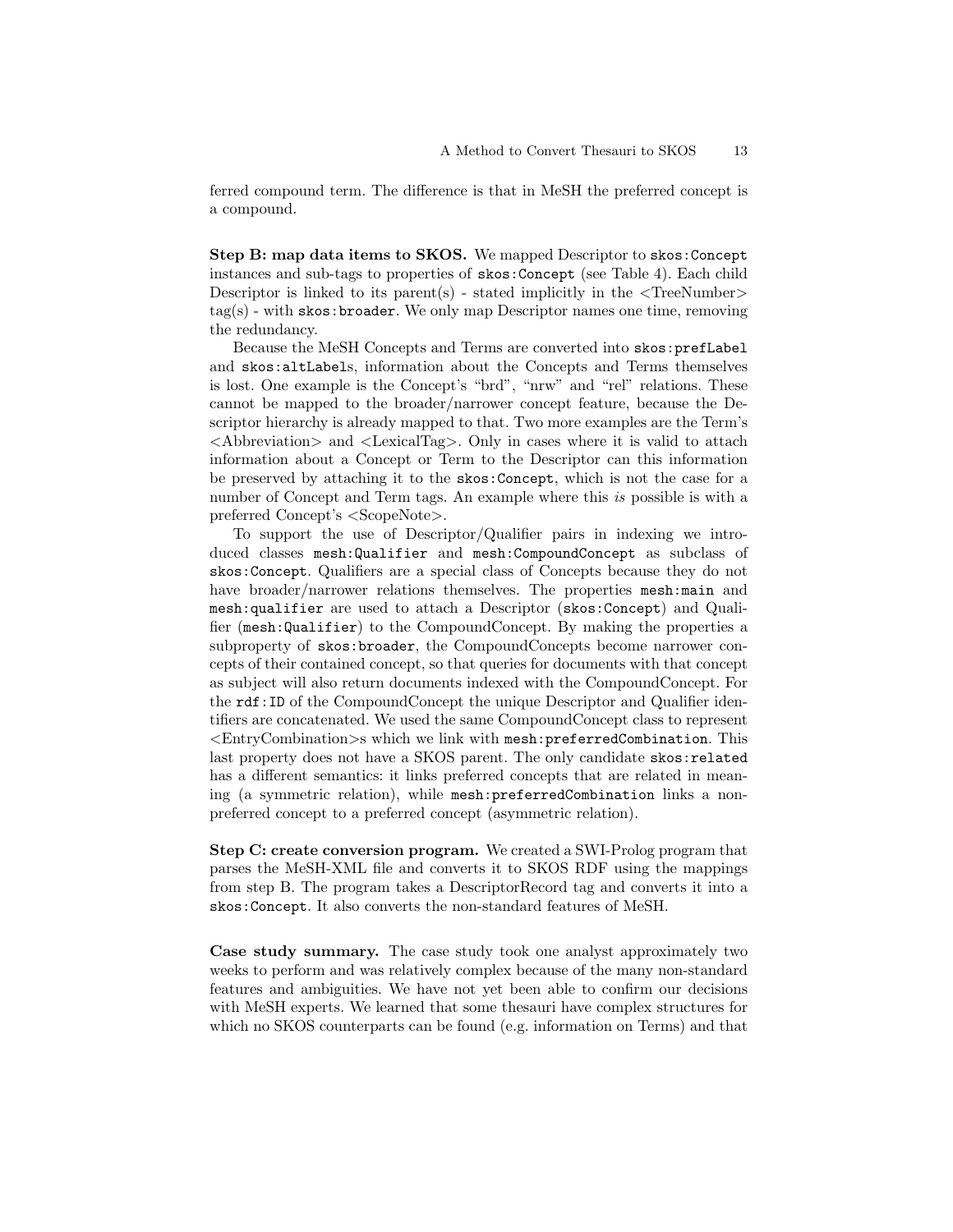for some features care is required in converting them in such a way that they are still usable for their original purpose (e.g. the CompoundConcepts).

# 7 Discussion and Evaluation

In this section we first evaluate our method and then discuss the applicability of the SKOS metamodel for representating thesauri. The case studies showed that the method gives appropriate guidance in identifying common features of thesauri. However, we found that two of our three cases had non-standard features which our method cannot anticipate. Further case studies should increase the number of identified non-standard features to be incorporated into the method. For the analysis of the meaning of some features it is necessary to investigate how the feature is used in practice (e.g. GTAA Categories). Conversion of concept-based thesauri should be simpler than term-based thesauri as SKOS is concept-based, but we cannot confirm this as MeSH is not typical of the first category. Although MeSH was not a good choice as a case study in this respect, it did help us in identifying the boundaries of applicability of SKOS (see below). A problematic type of feature are textual notes that mix several kinds of knowledge (e.g. <PublicMeSHNote> contains historical and see also information). Our method does not investigate if it is possible to separate them. We are currently unsure whether such an investigation will result in generic rules that can be incorporated in our method.

The SKOS metamodel itself seems applicable for representing resources which have considerable resemblance to the ISO 2788 standard. From the MeSH case we learned that SKOS does not have a standard class to represent compound concepts, although this is a feature that is defined in ISO 2788. A related ISO feature, the USE relation from non-preferred compound terms to preferred ones has no SKOS counterpart either. Thesauri such as IPSV and MeSH also represent management information about their terms (e.g. date of term creation) which cannot be represented within SKOS itself . One might argue that this information is not relevant to a thesaurus' content. It may represent information on a higher level of abstraction that should not be considered for conversion. However, SKOS does partly supports representing other types of management information e.g. with the skos:changeNote and skos:editorialNote. Besides management information, there is also additional content information on terms that cannot be represented in SKOS, such as the MeSH <LexicalTag>. If it is appropriate to represent additional information on terms, a solution is to introduce into SKOS a new class skos:Term as the range of skos:prefLabel and skos:altLabel. This would enable terms to be entities in themselves to which additional properties can be attached.

Lastly, we note that it is difficult to confirm whether or not a given RDF document is valid SKOS RDF. The draft SKOS Test Set<sup>16</sup> and implementation<sup>17</sup> can simplify this in the future.

<sup>&</sup>lt;sup>16</sup> http://isegserv.itd.rl.ac.uk/cvs-public/~checkout~/skos/drafts/integrity.html

<sup>17</sup> http://www.w3.org/2004/02/skos/core/validation